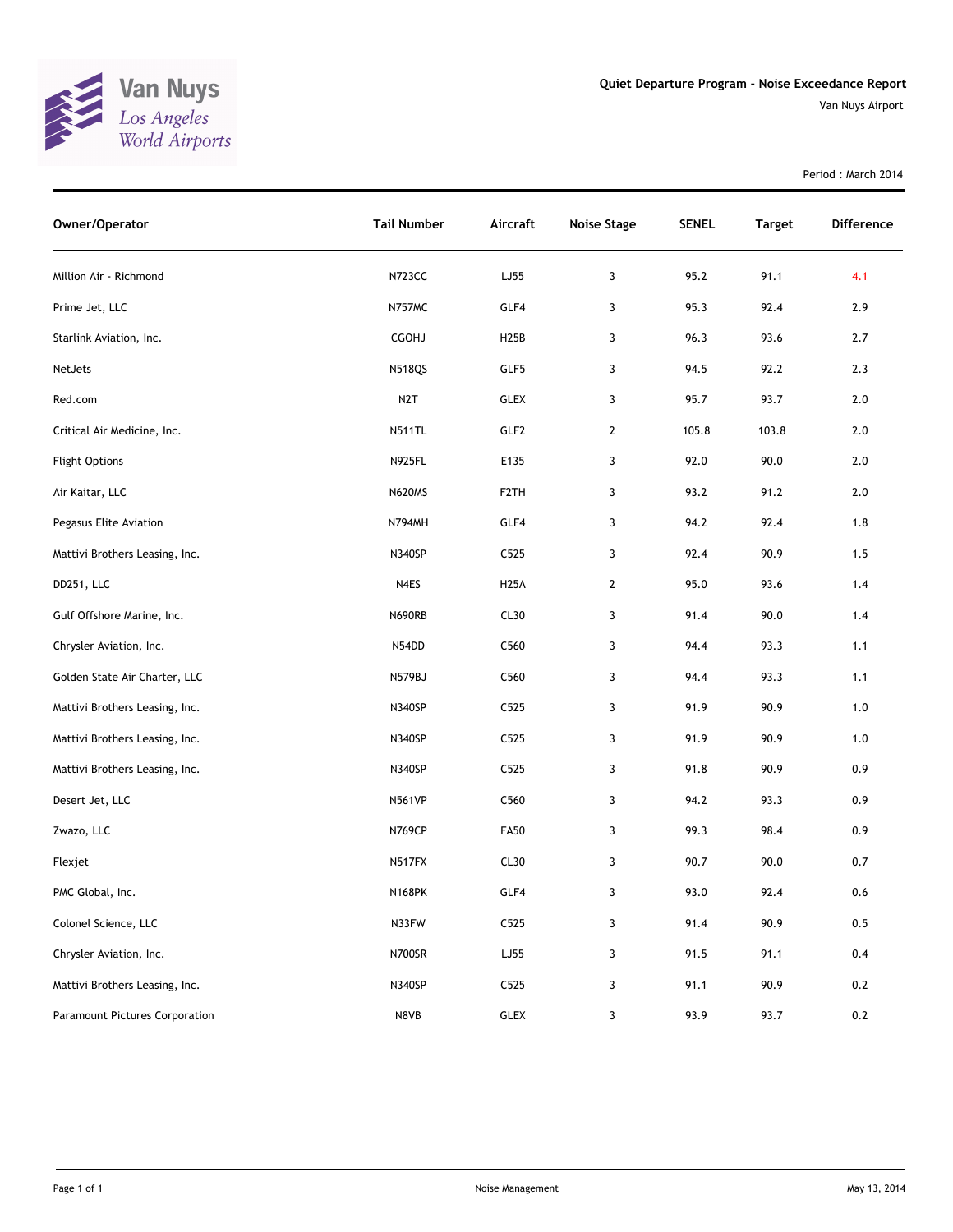

Period : March 2014

| Owner/Operator                                      | <b>Departures Exceeding</b><br><b>Target Noise Level</b> | <b>Total Southbound</b><br><b>Jet Departures</b> |
|-----------------------------------------------------|----------------------------------------------------------|--------------------------------------------------|
| Mattivi Brothers Leasing, Inc.                      | 5                                                        | 11                                               |
| Chrysler Aviation, Inc.                             | $\overline{2}$                                           | 25                                               |
| Critical Air Medicine, Inc.                         | $\mathbf{1}$                                             | .<br>$\mathbf{1}$                                |
| Gulf Offshore Marine, Inc.                          | $\mathbf{1}$                                             | 1                                                |
| Million Air - Richmond                              | 1                                                        |                                                  |
| Starlink Aviation, Inc.                             | 1                                                        |                                                  |
| Zwazo, LLC                                          |                                                          |                                                  |
| Colonel Science, LLC                                |                                                          | 2                                                |
| PMC Global, Inc.                                    |                                                          | 2                                                |
| Prime Jet, LLC                                      |                                                          | 3                                                |
| Red.com                                             |                                                          | 3                                                |
| Air Kaitar, LLC                                     |                                                          | 5                                                |
| DD251, LLC                                          |                                                          | 5                                                |
| Golden State Air Charter, LLC                       | 1                                                        | 5                                                |
| Desert Jet, LLC                                     | 1                                                        | 6                                                |
| Paramount Pictures Corporation                      | 1                                                        | 8                                                |
| <b>Flight Options</b>                               |                                                          | 18                                               |
| Flexjet                                             |                                                          | 24                                               |
| Pegasus Elite Aviation                              | 1                                                        | 26                                               |
| NetJets                                             | 1                                                        | 145                                              |
|                                                     |                                                          |                                                  |
| 5161 Romeo, LLC                                     | 0                                                        | $\mathbf{1}$                                     |
| 5664, LLC                                           | 0                                                        | 1                                                |
| 700A Hawker, LLC                                    | 0                                                        |                                                  |
| A Street, LLC                                       | 0                                                        |                                                  |
| Aero Way, Inc.                                      | 0                                                        |                                                  |
| Aerolineas Ejecutivas, SA de CV                     | 0                                                        |                                                  |
| Air Bahnik, LLC                                     | 0                                                        |                                                  |
| Air Futura, LLC                                     | 0                                                        |                                                  |
| Air Rutter International DBA JetFlite International | 0                                                        |                                                  |
| ALCI Aviation, Ltd.                                 | 0                                                        |                                                  |
| <b>Altpoint Capital Partners LLC</b>                | 0                                                        |                                                  |
| American International Aircraft Sales               | 0                                                        | 1                                                |
| American International Group, Inc.                  | 0                                                        | 1                                                |
| Amerijet International, Inc.                        | 0                                                        | 1                                                |
| Amira Air GmbH                                      | 0                                                        |                                                  |
| AmSouth Leasing Corporation                         | 0                                                        |                                                  |
| Aspen Air Leasing, LLC                              | 0                                                        |                                                  |
| ATA Connection/Chicago Express Airlines             | 0                                                        |                                                  |
| B & G Leasing, LLC                                  | 0                                                        |                                                  |
| Beauty Central, Inc.                                | 0                                                        |                                                  |
|                                                     |                                                          |                                                  |

The Van Nuys Airport Fly Friendly - Quiet Departure Program asks that operators of jet aircraft use manufacturer's or NBAA quiet departure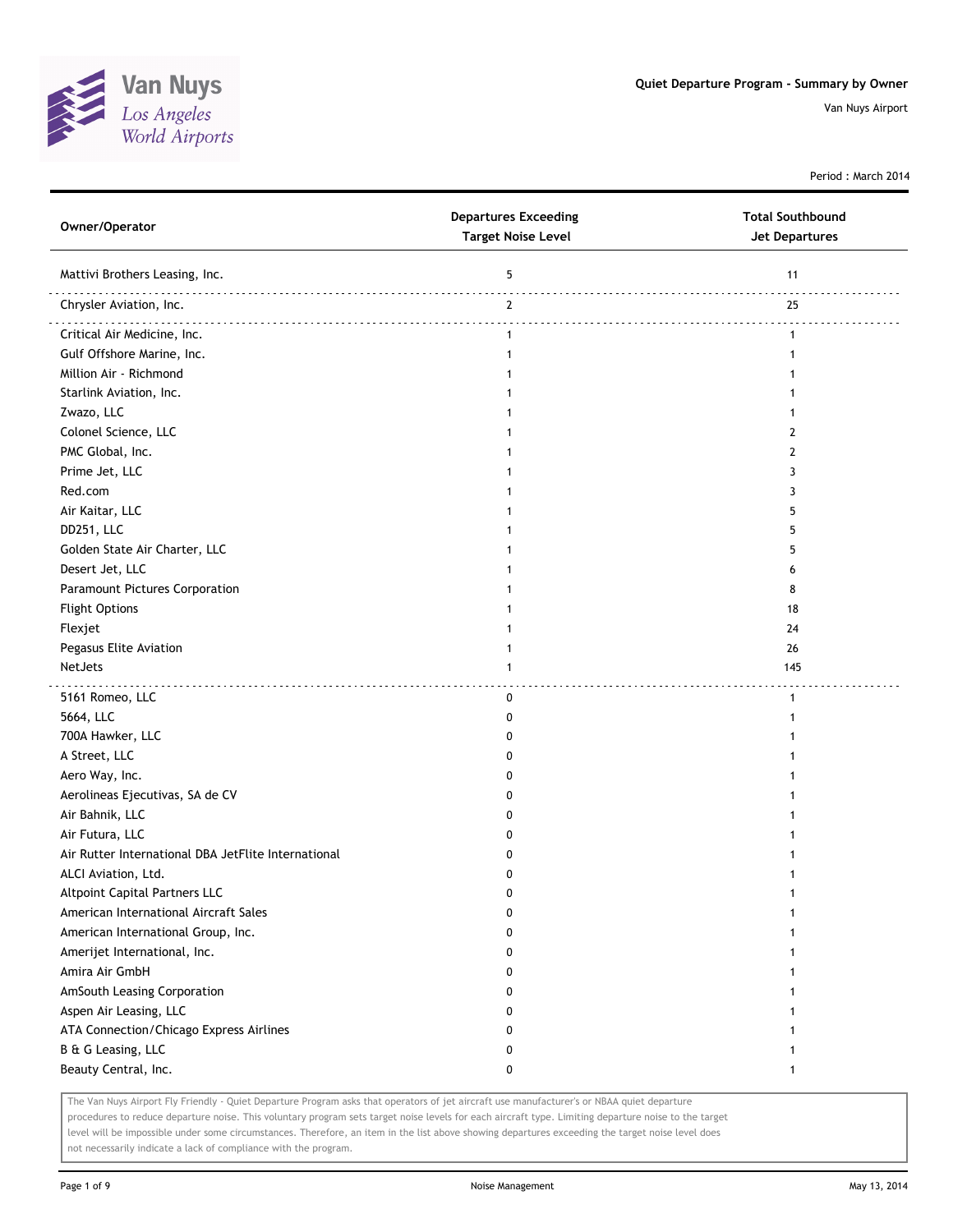

Period : March 2014

| Owner/Operator                           | <b>Departures Exceeding</b><br><b>Target Noise Level</b> | <b>Total Southbound</b><br>Jet Departures |
|------------------------------------------|----------------------------------------------------------|-------------------------------------------|
| BioBird, LLC                             | 0                                                        | 1                                         |
| Biomet Leasing, Inc.                     | 0                                                        |                                           |
| <b>BJETS Pte. Ltd</b>                    | 0                                                        |                                           |
| BLF Aircraft Holdings, LLC               | 0                                                        |                                           |
| Blue Star Management Services Corp       | 0                                                        |                                           |
| Bombardier Aerospace Corp                | 0                                                        |                                           |
| Caesars Entertainment Operating Co., Inc | 0                                                        |                                           |
| Caliber Jet, LLC                         | 0                                                        | 1                                         |
| Capital City Jet Center, Inc.            | 0                                                        | 1                                         |
| Carson Capital Corp.                     | 0                                                        |                                           |
| Cathexis Oil & Gas, LLC                  | 0                                                        |                                           |
| <b>CBA Industries</b>                    | 0                                                        |                                           |
| CDMorg, Inc.                             | 0                                                        |                                           |
| <b>Cessna Finance Corporation</b>        | 0                                                        |                                           |
| CFNS, Inc.                               | 0                                                        |                                           |
| CFS Air, LLC                             | 0                                                        |                                           |
| Challenger Aircraft Charters, LLC        | 0                                                        |                                           |
| Chase Equipment Finance, Inc.            | 0                                                        | 1                                         |
| Chase Equipment Leasing, Inc.            | 0                                                        | 1                                         |
| Chelsea Aviation, LP                     | 0                                                        |                                           |
| <b>Chevron Aviation Services</b>         | 0                                                        |                                           |
| Classic Aviation, Inc.                   | 0                                                        |                                           |
| Club Jet                                 | 0                                                        |                                           |
| CMC Aviaiton Holdings, LLC               | 0                                                        |                                           |
| Corporate Eagle Management Services, Inc | 0                                                        |                                           |
| <b>Costco Wholesale Corporation</b>      | 0                                                        |                                           |
| CTP Aviation, LLC                        | 0                                                        |                                           |
| Custom Jet Charters, LLC                 | 0                                                        | 1                                         |
| Dassault Falcon Jet Corporation          | 0                                                        |                                           |
| DHS Jet, LLC                             | 0                                                        |                                           |
| Dr. Lokesh S. Tantuwaya, MD, Inc.        | 0                                                        |                                           |
| Duke Energy Corporation                  | 0                                                        |                                           |
| ECC Leasing Company, Ltd.                | U                                                        |                                           |
| Echo Leasing, LLC                        | 0                                                        |                                           |
| Edmiston Marketing, LLC                  | 0                                                        |                                           |
| ETPC Aviation, LLC                       | 0                                                        |                                           |
| Execujet Charter Services, Inc.          | 0                                                        |                                           |
| Execujet, Inc.                           | 0                                                        |                                           |
| Executive Beechcraft Charters, Inc.      | 0                                                        |                                           |
| Express Marine, Inc.                     | 0                                                        |                                           |
| Farsight Technologies, Inc.              | 0                                                        | 1                                         |

The Van Nuys Airport Fly Friendly - Quiet Departure Program asks that operators of jet aircraft use manufacturer's or NBAA quiet departure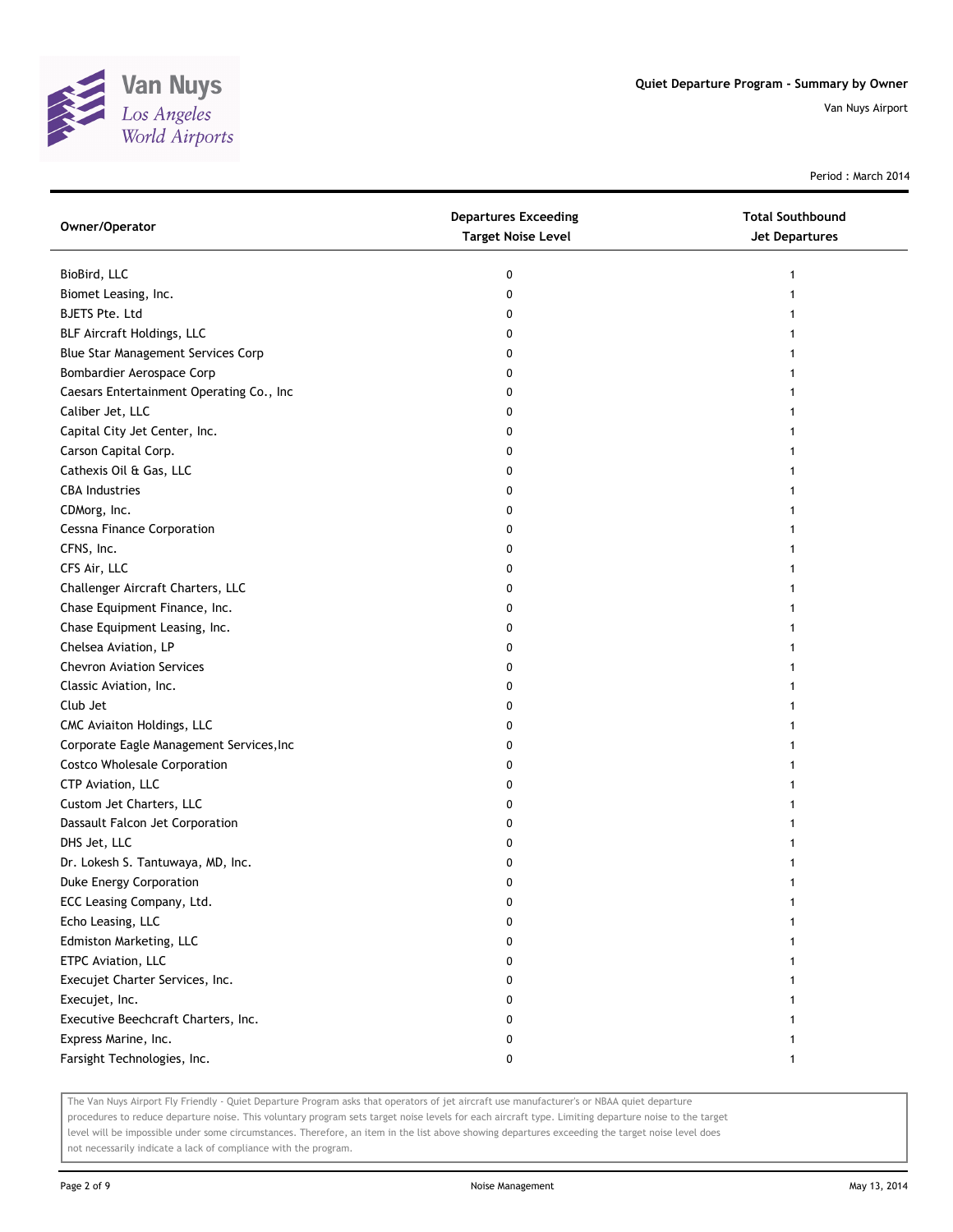

Period : March 2014

| Owner/Operator                          | <b>Departures Exceeding</b><br><b>Target Noise Level</b> | <b>Total Southbound</b><br>Jet Departures |
|-----------------------------------------|----------------------------------------------------------|-------------------------------------------|
| FJ900, Inc.                             | 0                                                        |                                           |
| <b>Flight Operations</b>                | 0                                                        |                                           |
| Flightworks                             | 0                                                        |                                           |
| Florida Aircraft Sales, LLC             | 0                                                        |                                           |
| Galyen Equipment Leasing, LLC           | 0                                                        |                                           |
| Gamel Howe Andros Aviation, LLC         | 0                                                        |                                           |
| Gateway Aviation, Inc.                  | 0                                                        |                                           |
| <b>General Aviation Flying Services</b> | 0                                                        |                                           |
| <b>General Nutrition Corporation</b>    | 0                                                        |                                           |
| General Parts, Inc.                     | 0                                                        |                                           |
| Georgetown Interstate Aviation, Inc.    | 0                                                        |                                           |
| <b>Global Holding Corporation</b>       | 0                                                        |                                           |
| Grancor Aviation Inc.                   | 0                                                        |                                           |
| <b>Gulfstream Aerospace Corporation</b> | 0                                                        |                                           |
| Guthy-Renker Aviation, LLC              | 0                                                        |                                           |
| Hard Rock Hotel                         | 0                                                        |                                           |
| Hawkerblue, LLC                         | 0                                                        |                                           |
| <b>HCC Insurance Holdings</b>           | 0                                                        |                                           |
| Hess Corporation Flight Department      | 0                                                        |                                           |
| Highlander Enterprises, LLC             | 0                                                        |                                           |
| Howard & Brett, LLC                     | 0                                                        |                                           |
| Interlaken Capital Aviation Services    | 0                                                        |                                           |
| J & V Aircraft Leasing, Inc.            | 0                                                        |                                           |
| JCG Aviation, LLC                       | 0                                                        |                                           |
| Jem Investments                         | 0                                                        |                                           |
| Jet Linx Aviation, LLC                  | 0                                                        |                                           |
| Jet Source Charter, Inc.                | 0                                                        |                                           |
| JL Diversified, LLC                     | 0                                                        |                                           |
| JL Leasing, LLC                         | 0                                                        |                                           |
| JRW Aviation, Inc.                      | 0                                                        |                                           |
| Karls Holdings, Ltd.                    | 0                                                        |                                           |
| Keystone Aviation, LLC                  | 0                                                        |                                           |
| Keystone Foods Corporation              | 0                                                        |                                           |
| KH Aviation, LLC                        | 0                                                        |                                           |
| Kinney, Raymond W., Jr.                 | 0                                                        |                                           |
| Kirin GmbH & Company KG                 | 0                                                        |                                           |
| Komar Aviation Group                    | 0                                                        |                                           |
| KW Flight, LLC                          | 0                                                        |                                           |
| L.J. Aviation                           | 0                                                        |                                           |
| Leading Edge, LLC                       | 0                                                        |                                           |
| Liberty Specialty Enterprises, Inc.     | 0                                                        | 1                                         |
|                                         |                                                          |                                           |

The Van Nuys Airport Fly Friendly - Quiet Departure Program asks that operators of jet aircraft use manufacturer's or NBAA quiet departure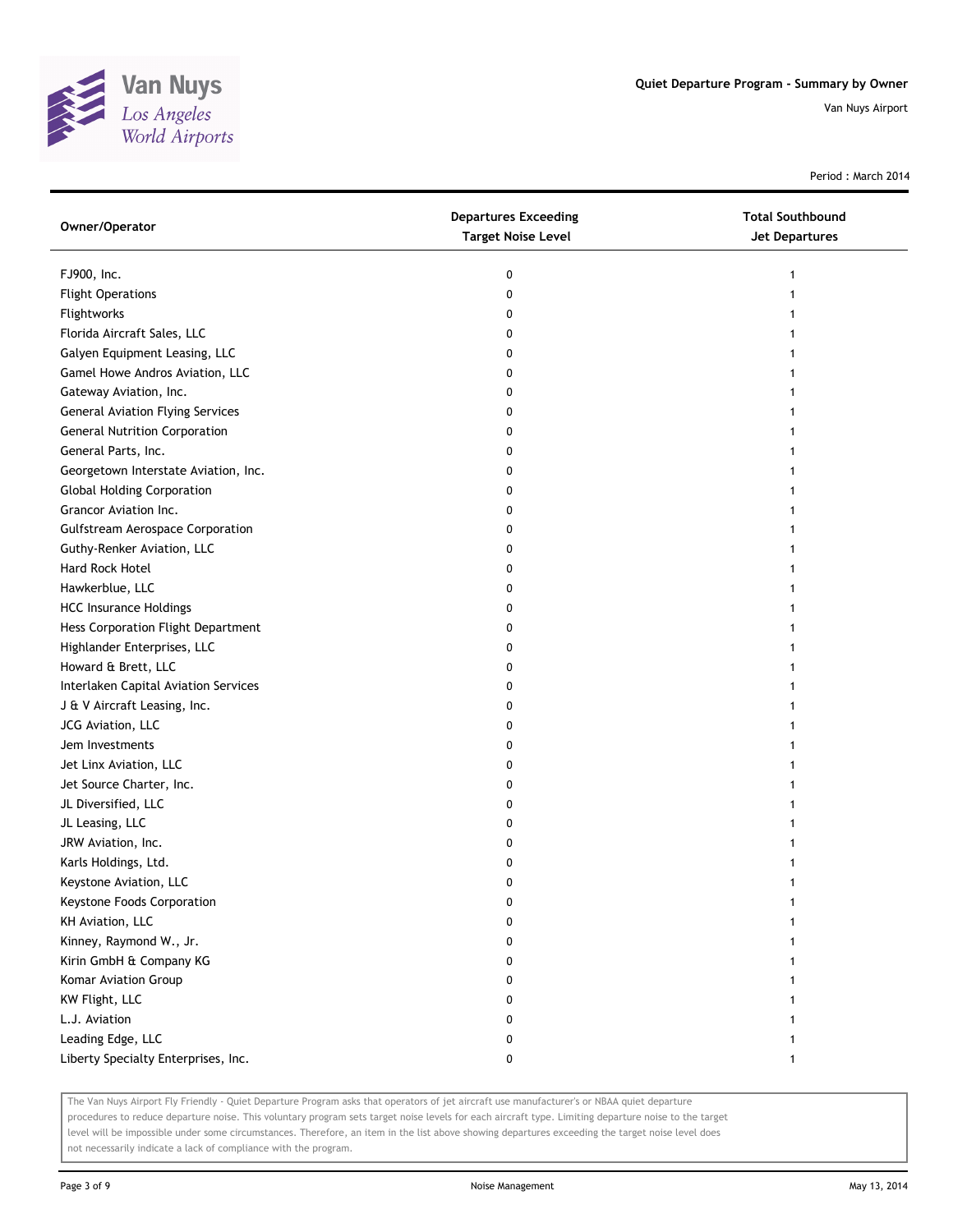

Period : March 2014

| Owner/Operator                           | <b>Departures Exceeding</b><br><b>Target Noise Level</b> | <b>Total Southbound</b><br><b>Jet Departures</b> |
|------------------------------------------|----------------------------------------------------------|--------------------------------------------------|
| Luft Aviation Charter, Pty. Ltd.         | 0                                                        |                                                  |
| M.D.C. Holdings, Inc.                    | 0                                                        |                                                  |
| M.M. Coal Company, Inc.                  | 0                                                        |                                                  |
| Mannco, LLC                              | 0                                                        |                                                  |
| Mayo Aviation, Inc.                      | 0                                                        |                                                  |
| Med Flight Air Ambulance, Inc.           | 0                                                        |                                                  |
| MEM Jet, LLC                             | 0                                                        |                                                  |
| Milloaks, LLC                            | 0                                                        |                                                  |
| Mona Vie Aircraft Leasing, LLC           | 0                                                        |                                                  |
| Motorola Mobility Aviation Holdings      | 0                                                        |                                                  |
| Mr. Chow Enterprises, Ltd.               | 0                                                        |                                                  |
| N297MC, LLC                              | 0                                                        |                                                  |
| N881WT, LLC                              | 0                                                        |                                                  |
| NARC, LLC                                | 0                                                        |                                                  |
| <b>NASCAR Aviation</b>                   | 0                                                        |                                                  |
| NES Aircraft Holdings Corp.              | 0                                                        |                                                  |
| New Vectors Aviation                     | 0                                                        |                                                  |
| Noevir Aviation, Inc.                    | 0                                                        |                                                  |
| Northwestern Mutual Life Insurance       | 0                                                        |                                                  |
| Onward & Upward, LLC                     | 0                                                        |                                                  |
| Overland West Investments, LLC           | 0                                                        |                                                  |
| Pinnacle Aviation, Inc.                  | 0                                                        |                                                  |
| Polar Bear Express II, LLC               | 0                                                        |                                                  |
| Policia Federal Preventiva               | 0                                                        |                                                  |
| Precision Helicopters, Inc.              | 0                                                        |                                                  |
| Premier Jets, Inc.                       | 0                                                        |                                                  |
| Priester Aviation, LLC                   | 0                                                        |                                                  |
| QUALCOMM, Inc.                           | 0                                                        |                                                  |
| Rail Management & Consulting Corporation | 0                                                        |                                                  |
| Raytheon Company                         | 0                                                        |                                                  |
| Regency Air, LLC                         | 0                                                        |                                                  |
| Revesco Aviation Pty. Ltd.               | 0                                                        |                                                  |
| RG Aviation, LLC                         | 0                                                        |                                                  |
| Rida Aviation, LLC                       | 0                                                        |                                                  |
| Rockjet2, LLC                            | 0                                                        |                                                  |
| Roma 550, LLC                            | 0                                                        |                                                  |
| Saratoga, Inc.                           | 0                                                        |                                                  |
| Scott, D. Gregory                        | 0                                                        |                                                  |
| Select Medical Flight Department         | 0                                                        |                                                  |
| Shell Aircraft, Ltd.                     | 0                                                        |                                                  |
| Sky Trek Aviation, Inc.                  | 0                                                        | 1                                                |

The Van Nuys Airport Fly Friendly - Quiet Departure Program asks that operators of jet aircraft use manufacturer's or NBAA quiet departure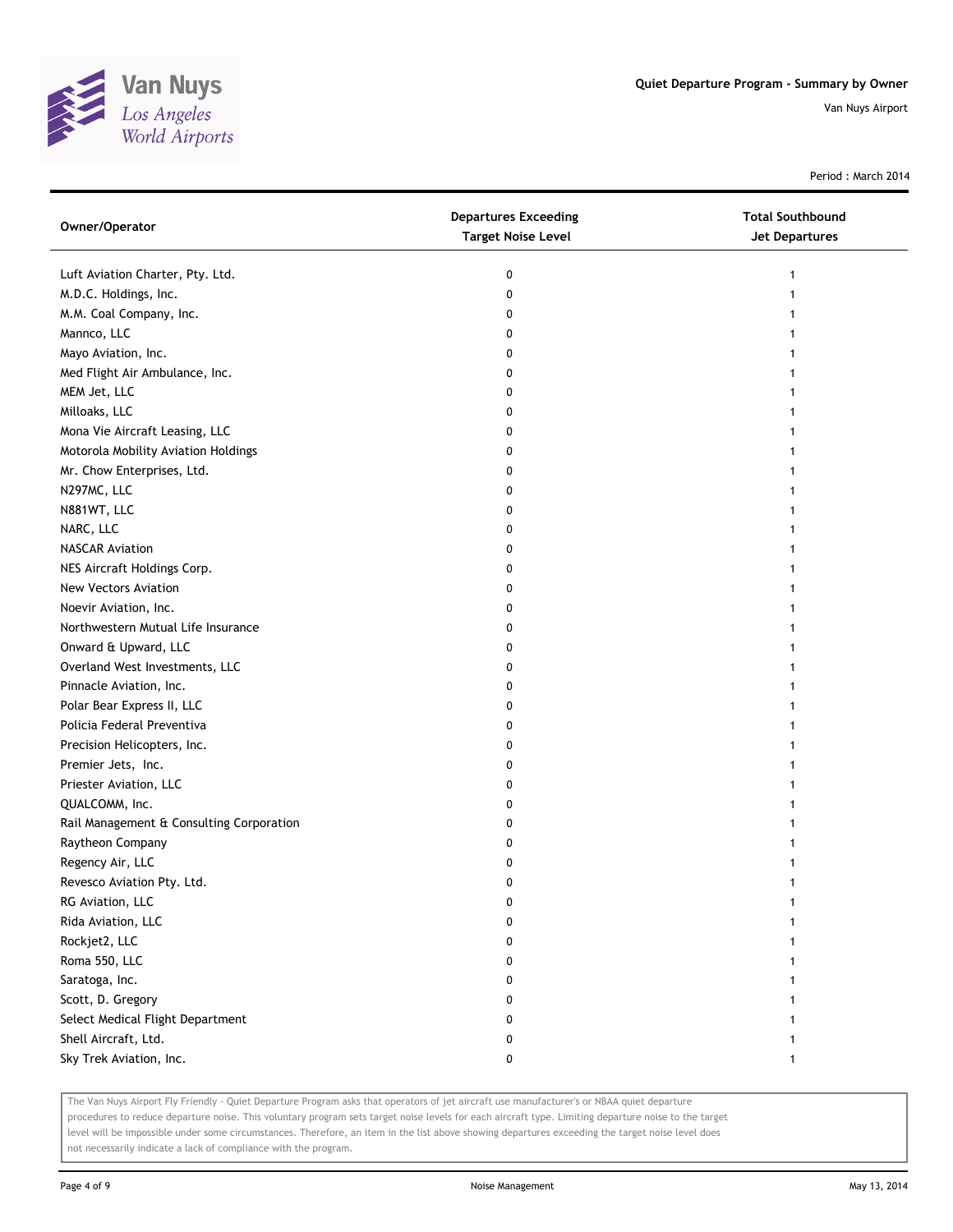

Period : March 2014

| Owner/Operator                          | <b>Departures Exceeding</b><br><b>Target Noise Level</b> | <b>Total Southbound</b><br>Jet Departures |
|-----------------------------------------|----------------------------------------------------------|-------------------------------------------|
| Sky Wide Ventures, LLC                  | 0                                                        | 1                                         |
| Skycharter Limited                      | 0                                                        |                                           |
| Skyway Aero, Inc.                       | 0                                                        |                                           |
| Southern Towing Company                 | 0                                                        |                                           |
| Speedbird, Inc.                         | 0                                                        |                                           |
| STA Jets                                | 0                                                        |                                           |
| Starbucks Corporation Flight Departmant | 0                                                        |                                           |
| Starflight Investments, Ltd.            | 0                                                        |                                           |
| <b>Stargazer Aviation</b>               | 0                                                        | 1                                         |
| State Farm Mutual Auto Insurance        | 0                                                        |                                           |
| Stone Air Aviation, LLC                 | 0                                                        |                                           |
| Subaru of New England                   | 0                                                        |                                           |
| TAG Aviation S.A.                       | 0                                                        |                                           |
| TAK Aviation (UK) Limited               | 0                                                        |                                           |
| Talon Air, Inc.                         | 0                                                        |                                           |
| <b>Target Corporation</b>               | 0                                                        |                                           |
| Tempus Jets                             | 0                                                        | 1                                         |
| The Geo Group, Inc.                     | 0                                                        | 1                                         |
| The Hanna Group                         | 0                                                        | 1                                         |
| The Stephens Group, LLC                 | 0                                                        |                                           |
| The Videotape Center                    | 0                                                        |                                           |
| The Whitewind Company                   | 0                                                        |                                           |
| Timberland Aviation, Inc.               | 0                                                        |                                           |
| Toonen Aviation, LLC                    | 0                                                        |                                           |
| TP Aviation, LLC                        | 0                                                        |                                           |
| Venus Shipping Company, Ltd.            | 0                                                        |                                           |
| Viper Aviation                          | 0                                                        | 1                                         |
| Walldesign, Inc.                        | 0                                                        | 1                                         |
| Wells Fargo Equipment Finance, Inc.     | 0                                                        |                                           |
| <b>Westair Corporation</b>              | 0                                                        |                                           |
| Westfield Aviation, Inc. Pty. Ltd.      | 0                                                        |                                           |
| White Cloud Aviation, Inc.              | 0                                                        |                                           |
| White Cloud Charter, Inc.               | 0                                                        |                                           |
| Wing Aviation, LLC                      | 0                                                        |                                           |
| Winn Aviation                           | 0                                                        |                                           |
| Worthington Enterprises, Inc.           | 0                                                        |                                           |
| <b>ZC</b> Aviation                      | 0                                                        | 1                                         |
| 921BE, LLC                              | 0                                                        | $\mathbf{2}$                              |
| Adams Office, LLC                       | 0                                                        | $\mathbf{2}$                              |
| AG Logistic Services, LLC               | 0                                                        | $\mathbf{2}$                              |
| Air Partners Corp                       | 0                                                        | $\mathbf{2}$                              |

The Van Nuys Airport Fly Friendly - Quiet Departure Program asks that operators of jet aircraft use manufacturer's or NBAA quiet departure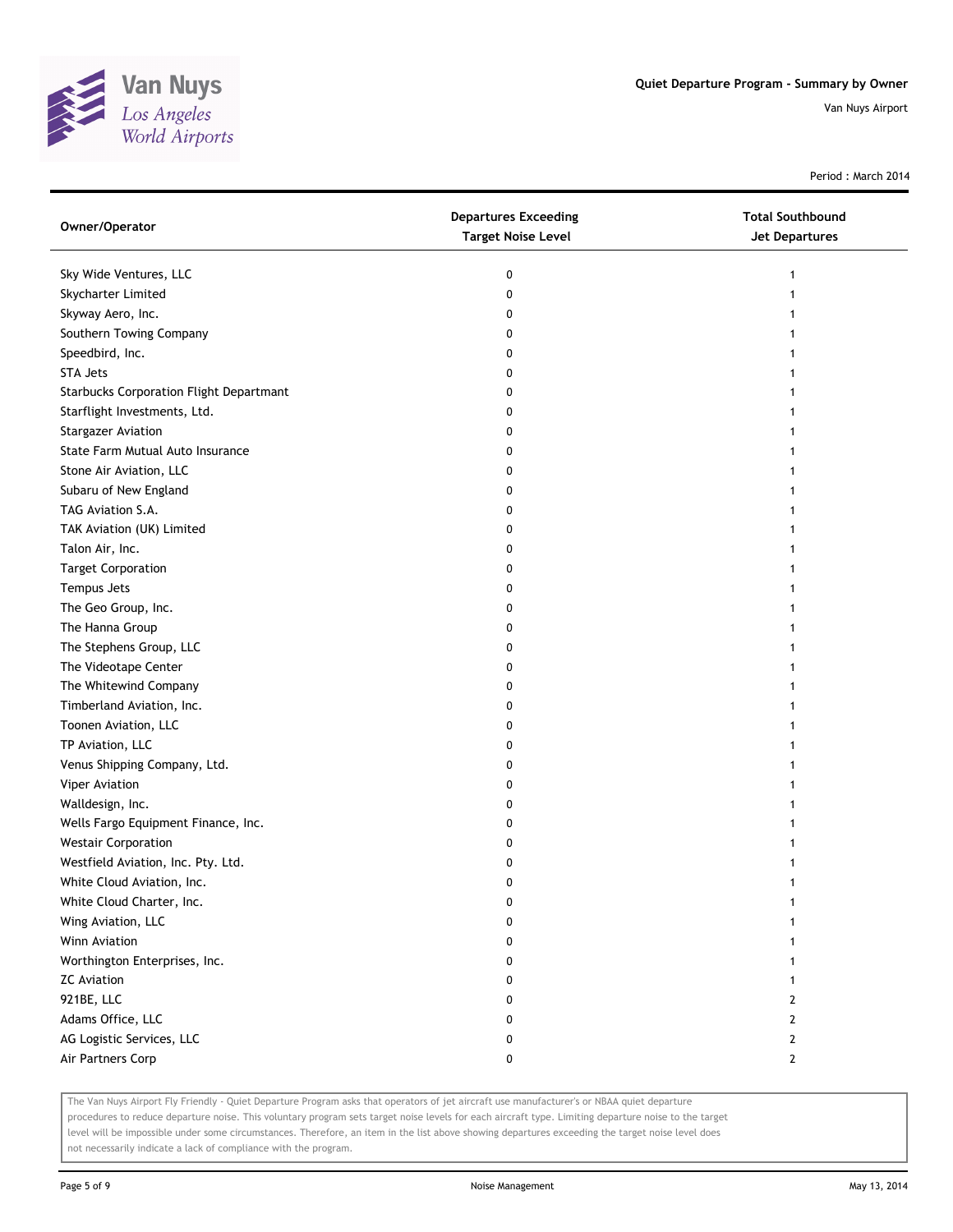

Period : March 2014

| Owner/Operator                              | <b>Departures Exceeding</b><br><b>Target Noise Level</b> | <b>Total Southbound</b><br><b>Jet Departures</b> |
|---------------------------------------------|----------------------------------------------------------|--------------------------------------------------|
| Allstate Insurance Company                  | 0                                                        | 2                                                |
| Andreini & Company                          | 0                                                        | $\mathbf{2}$                                     |
| A-Ron Resources, LLC                        | 0                                                        | 2                                                |
| Arrabon Management Services, LLC            | 0                                                        | 2                                                |
| Ashton Aviation, LLC                        | 0                                                        | 2                                                |
| Astra SPX, LLC                              | 0                                                        | $\overline{2}$                                   |
| Avalon Capital Group, LLC                   | 0                                                        | 2                                                |
| Brunswick Bowling & Billiards Corp.         | 0                                                        | 2                                                |
| Business Aircraft Group, Inc.               | 0                                                        | 2                                                |
| <b>Central Management Services</b>          | 0                                                        | $\overline{2}$                                   |
| Cessna Aircraft Company                     | 0                                                        | 2                                                |
| Corning, Inc.                               | 0                                                        | 2                                                |
| Ernie Ball, Inc.                            | 0                                                        | 2                                                |
| ExcelAire Service, Inc.                     | 0                                                        | 2                                                |
| Flight Knight, LLC                          | 0                                                        | 2                                                |
| FTI Consulting, Inc.                        | 0                                                        | $\overline{2}$                                   |
| GF Aviation, LLC                            | 0                                                        | 2                                                |
| Gold Coast Beverage Corporation             | 0                                                        | 2                                                |
| Golden State Jet, LLC                       | 0                                                        | 2                                                |
| GS Brothers, Inc.                           | 0                                                        | 2                                                |
| Harpo, Inc.                                 | 0                                                        | 2                                                |
| Hedgerow, Inc.                              | 0                                                        | 2                                                |
| Hill Air Company, Ltd                       | 0                                                        | 2                                                |
| IAC/InterActive Corporation                 | 0                                                        | 2                                                |
| Indigo Management Company                   | 0                                                        | 2                                                |
| J.P. Air Charter, Inc.                      | 0                                                        | 2                                                |
| KaiserAir, Inc.                             | 0                                                        | 2                                                |
| Lewis Energy                                | 0                                                        | 2                                                |
| Mendota Aircraft Management, LLC            | 0                                                        | 2                                                |
| Midland Financial Company Flight Department | 0                                                        | $\overline{2}$                                   |
| N36MU, LLC                                  | 0                                                        | 2                                                |
| N551V, LLC                                  | 0                                                        | $\overline{2}$                                   |
| Napa Jet Center                             | 0                                                        | 2                                                |
| Pacific Coast Jet Charter, Inc.             | 0                                                        | 2                                                |
| Paragon Leasing, LLC                        | 0                                                        | 2                                                |
| Pilgrim Enterprises C/O Castle & Cook       | 0                                                        | 2                                                |
| Red Wing Aeroplane Co., LLC                 | 0                                                        | 2                                                |
| Regions Aviation Hangar                     | 0                                                        | 2                                                |
| Solairus Aviation                           | 0                                                        | 2                                                |
| Swift Air, LLC                              | 0                                                        | $\mathbf{2}$                                     |
| TFK Aviation, Inc.                          | 0                                                        | $\mathbf{2}$                                     |

The Van Nuys Airport Fly Friendly - Quiet Departure Program asks that operators of jet aircraft use manufacturer's or NBAA quiet departure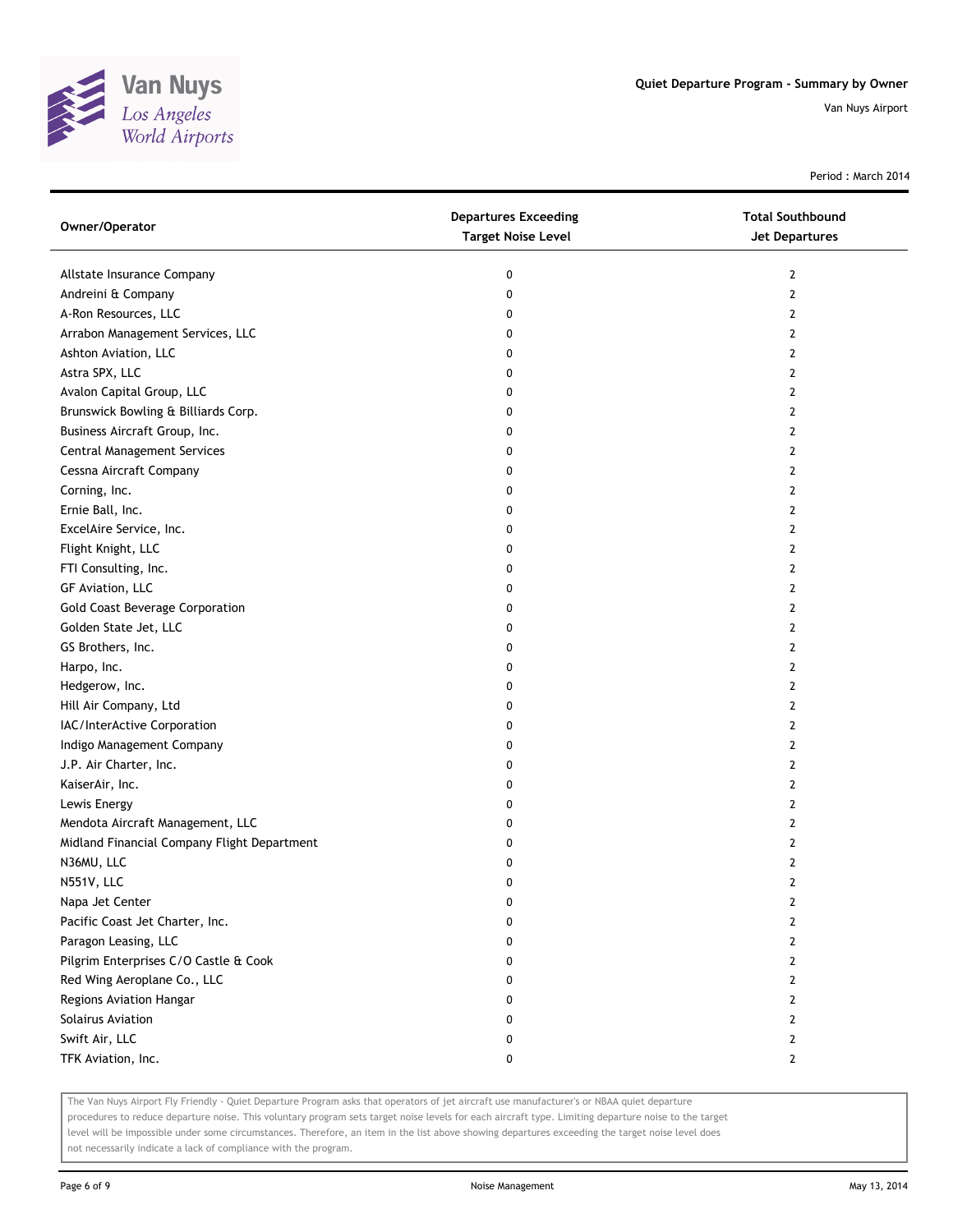![](_page_7_Picture_0.jpeg)

Period : March 2014

| Owner/Operator                         | <b>Departures Exceeding</b><br><b>Target Noise Level</b> | <b>Total Southbound</b><br><b>Jet Departures</b> |
|----------------------------------------|----------------------------------------------------------|--------------------------------------------------|
| <b>TFT Aviation</b>                    | 0                                                        | $\overline{2}$                                   |
| The Employers Benefit Group, LLC       | 0                                                        | $\mathbf{2}$                                     |
| Trijet Aviation Management, LLC        | 0                                                        | $\mathbf{2}$                                     |
| TVPX Acquisitions, Inc.                | 0                                                        | 2                                                |
| <b>Wilshire Associates</b>             | 0                                                        | $\mathbf{2}$                                     |
| Aero Jet Services, LLC                 | 0                                                        | 3                                                |
| Ambrose Corporation                    | 0                                                        | 3                                                |
| Berggruen Holdings, Ltd.               | 0                                                        | 3                                                |
| CitationAir                            | 0                                                        | 3                                                |
| CSC Transport, Inc.                    | 0                                                        | 3                                                |
| Delta Private Jets                     | 0                                                        | 3                                                |
| Dole Foods Flight Operations, Inc.     | 0                                                        | 3                                                |
| Elite Aviation, LLC                    | 0                                                        | 3                                                |
| <b>HBE Corporation</b>                 | 0                                                        | 3                                                |
| Hollister Aviation, LLC                | 0                                                        | 3                                                |
| Jet Aviation Flight Services, Inc.     | 0                                                        | 3                                                |
| Kingston Aviation, LLC                 | 0                                                        | 3                                                |
| Landmark Aviation                      | 0                                                        | 3                                                |
| Mach One Air Charters, Inc.            | 0                                                        | 3                                                |
| <b>MC Group</b>                        | 0                                                        | 3                                                |
| N702SS LLC                             | 0                                                        | 3                                                |
| Newsflight, Inc.                       | 0                                                        | 3                                                |
| Northrop Grumman                       | 0                                                        | 3                                                |
| NuStar Logistics, LP                   | 0                                                        | 3                                                |
| <b>NVJETS</b>                          | 0                                                        | 3                                                |
| Royal Jet, Inc.                        | 0                                                        | 3                                                |
| Skybird Aviation, Inc.                 | 0                                                        | 3                                                |
| Space Exploration Technologies         | 0                                                        | 3                                                |
| Sweet Jet, LLC                         | 0                                                        | 3                                                |
| Takle Management, LLC                  | 0                                                        | 3                                                |
| The DIRECTV Group, Inc.                | 0                                                        | 3                                                |
| Threshold Technologies, Inc.           | 0                                                        | 3                                                |
| Tracinda Corporation Flight Department | 0                                                        | 3                                                |
| Tull Family Trust C/O Mickey Segal     | 0                                                        | 3                                                |
| Windsor Jet Management                 | 0                                                        | 3                                                |
| WIV Air, LLC                           | 0                                                        | 3                                                |
| Advanced Air Management, Inc.          | 0                                                        | 4                                                |
| Blue Sky 45, LLC                       | 0                                                        | 4                                                |
| Colony Capital, LLC                    | 0                                                        | 4                                                |
| Cove Aviation Partners, LLC            | 0                                                        | 4                                                |
| Gama Aviation                          | 0                                                        | 4                                                |

The Van Nuys Airport Fly Friendly - Quiet Departure Program asks that operators of jet aircraft use manufacturer's or NBAA quiet departure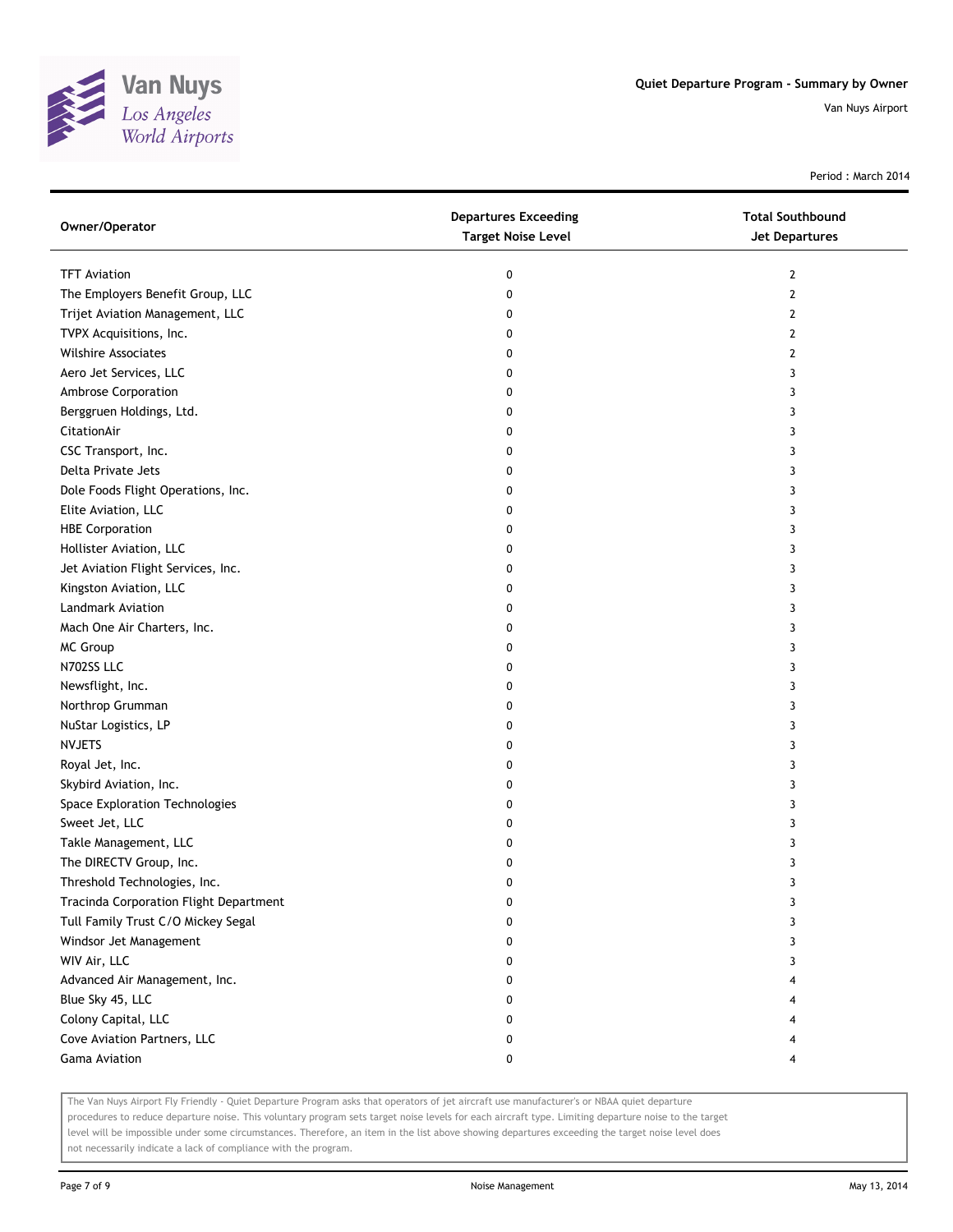![](_page_8_Picture_0.jpeg)

Period : March 2014

| Owner/Operator                          | <b>Departures Exceeding</b><br><b>Target Noise Level</b> | <b>Total Southbound</b><br><b>Jet Departures</b> |
|-----------------------------------------|----------------------------------------------------------|--------------------------------------------------|
| Green Two, Inc.                         | 0                                                        | 4                                                |
| International Lease Finance Corporation | 0                                                        | 4                                                |
| Mike Post Productions, Inc.             | 0                                                        | 4                                                |
| NantWorks, LLC                          | 0                                                        | 4                                                |
| RB Aircraft Leasing, LLC                | 0                                                        | 4                                                |
| <b>Starbase Aviation</b>                | 0                                                        | 4                                                |
| The Heavener Company Leasing, LLC       | 0                                                        | 4                                                |
| Valutech Managment, LLC                 | 0                                                        | 4                                                |
| Ace Parts, LLC                          | 0                                                        | 5                                                |
| Aeropremiere, LLC                       | 0                                                        | 5                                                |
| Airbar, LLC                             | 0                                                        | 5                                                |
| Ares Technical Administration, LLC      | 0                                                        | 5                                                |
| Channel Island Aviation, Inc.           | 0                                                        | 5                                                |
| Cinco Air Charter, LLC                  | 0                                                        | 5                                                |
| Dorato Jets, LLC                        | 0                                                        | 5                                                |
| Glenbrook Capital Logistics, LLC        | 0                                                        | 5                                                |
| JSMGT, LLC                              | 0                                                        | 5                                                |
| Las Vegas Jet, LLC                      | 0                                                        | 5                                                |
| <b>Paramount Citrus Aviation</b>        | 0                                                        | 5                                                |
| Platinum Equity, LLC                    | 0                                                        | 5                                                |
| R&S Aviation, Inc.                      | 0                                                        | 5                                                |
| Raspberry Consulting, LLC               | 0                                                        | 5                                                |
| SNNK Partners, LLC                      | 0                                                        | 5                                                |
| SP Aviation, Inc.                       | 0                                                        | 5                                                |
| Teknon, LLC                             | 0                                                        | 5                                                |
| Velox Aircraft, LLC                     | 0                                                        | 5                                                |
| Cin-Air, Ltd.                           | 0                                                        | 6                                                |
| Current Aviation Group, Inc.            | 0                                                        | 6                                                |
| Int'l Union of Operating Engineers      | 0                                                        | 6                                                |
| Latitude 33 Aviation LLC                | 0                                                        | 6                                                |
| <b>MC Aviation Corporation</b>          | 0                                                        | 6                                                |
| Oakmont Corporation                     | 0                                                        | 6                                                |
| Occidental Petroleum Corporation        | 0                                                        | 6                                                |
| Elite Air, Inc.                         | 0                                                        | 7                                                |
| Memley Aviation, Inc.                   | 0                                                        | 7                                                |
| <b>MGM Resorts International</b>        | 0                                                        | $\overline{7}$                                   |
| Sands Aviation, LLC                     | 0                                                        | 7                                                |
| West Coast Charters, LLC                | 0                                                        | 7                                                |
| Air Lease Corporation                   | 0                                                        | 9                                                |
| Industrial Realty Group, LLC            | 0                                                        | 9                                                |
| Executive Jet Management, Inc.          | 0                                                        | 10                                               |

The Van Nuys Airport Fly Friendly - Quiet Departure Program asks that operators of jet aircraft use manufacturer's or NBAA quiet departure